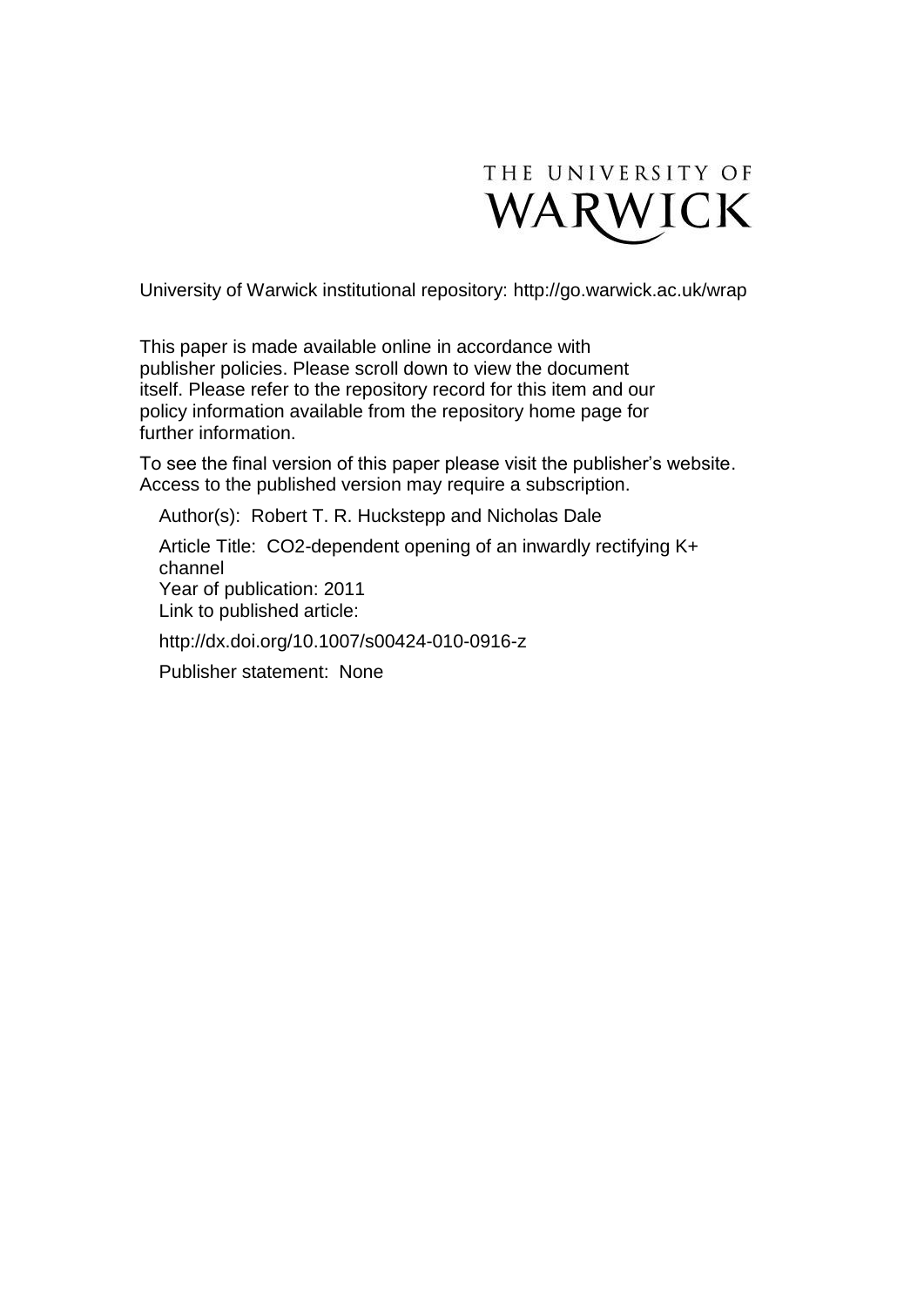ION CHANNELS, RECEPTORS AND TRANSPORTERS

# $CO<sub>2</sub>$ -dependent opening of an inwardly rectifying  $K<sup>+</sup>$  channel

Robert T. R. Huckstepp · Nicholas Dale

Received: 9 November 2010 /Revised: 11 December 2010 /Accepted: 17 December 2010 / Published online: 14 January 2011  $\circled{c}$  The Author(s) 2011. This article is published with open access at Springerlink.com

Abstract  $CO<sub>2</sub>$  chemosensing is a vital function for the maintenance of life that helps to control acid–base balance. Most studies have reported that  $CO<sub>2</sub>$  is measured via its proxy, pH. Here we report an inwardly rectifying channel, in outside-out excised patches from HeLa cells that was sensitive to modest changes in  $PCO<sub>2</sub>$  under conditions of constant extracellular pH. As  $PCO<sub>2</sub>$  increased, the open probability of the channel increased. The single-channel currents had a conductance of 6.7 pS and a reversal potential of  $-70$  mV, which lay between the  $K^+$  and  $Cl^$ equilibrium potentials. This reversal potential was shifted by +61 mV following a tenfold increase in extracellular  $[K^+]$  but was insensitive to variations of extracellular [Cl<sup>-</sup>]. The single-channel conductance increased with extracellular  $[K^+]$ . We propose that this channel is a member of the Kir family. In addition to this  $K^+$  channel, we found that many of the excised patches also contained a conductance carried via a Cl<sup>-</sup>-selective channel. This CO<sub>2</sub>-sensitive Kir channel may hyperpolarize excitable cells and provides a potential mechanism for  $CO<sub>2</sub>$ -dependent inhibition during hypercapnia.

Keywords  $CO_2 \cdot$  Kir $\cdot$  Inward rectifier $\cdot$  Chemosensitivity. Transducer. Hyperpolarization . Secretion

## Introduction

Regulation of the levels of blood gases (oxygen and carbon dioxide) is vitally important in the maintenance of life. Of

R. T. R. Huckstepp  $\cdot$  N. Dale ( $\boxtimes$ ) School of Life Sciences, University of Warwick, Coventry CV4 7AL, UK e-mail: N.E.Dale@warwick.ac.uk

the two gases,  $CO<sub>2</sub>$  appears to be the more powerful stimulant, as  $PCO<sub>2</sub>$  in arterial blood is very well controlled at a range of increasing altitudes even though atmospheric  $PO<sub>2</sub>$  decreases [[8\]](#page-7-0). Only when extreme altitudes  $(3,800-$ 4,300 m) are reached or a prolonged period is spent at altitude  $[2]$  $[2]$  does the regulation of arterial  $PCO<sub>2</sub>$  change. By contrast arterial  $PO<sub>2</sub>$  varies dramatically during short-term exposure to moderate altitude; therefore, arterial  $PCO<sub>2</sub>$  is tightly regulated at the expense of  $PO<sub>2</sub> [8]$  $PO<sub>2</sub> [8]$ .

 $CO<sub>2</sub>$  combines with water to form  $H<sub>2</sub>CO<sub>3</sub>$ . This reaction is slow and its rate can be dramatically increased by carbonic anhydrase. Once formed  $H_2CO_3$  rapidly dissociates to  $HCO_3^-$  and  $H^+$ . Thus the level of dissolved  $CO_2$  in the extracellular fluid (ECF) determines its pH. In principle,  $PCO<sub>2</sub>$  could be measured in three ways: via  $CO<sub>2</sub>$  itself, via pH, or via  $HCO<sub>3</sub><sup>-</sup>$ . There is considerable evidence that changes in pH are important in chemoreception; however, evidences for the involvement of  $HCO<sub>3</sub><sup>-</sup>$  [\[22](#page-8-0)] and  $CO<sub>2</sub>$  are beginning to emerge [\[11,](#page-7-0) [12](#page-7-0)]. Although  $CO<sub>2</sub>/pH-sensitive$ cells are located in the carotid bodies [\[18](#page-8-0)], the major sites of  $CO<sub>2</sub>$  chemoreception are found within the brain [\[4](#page-7-0)].

To be classified as a primary  $CO_2/pH$  chemosensor, a cell must have certain properties. Firstly, they need to possess a transducer molecule that responds to alterations of  $CO_2$ ,  $HCO_3^-$  or pH. Secondly, they have to project to areas responsible for initiating chemoreflexes and finally, once stimulated they must initiate a physiological response [\[7](#page-7-0), [20](#page-8-0), [21](#page-8-0)].  $K^+$  channels that are highly sensitive to acidification and react by closing are popular candidates for chemosensory transducers. These include the following: TASK (tandem-pore acid sensing potassium channels) 1 and 3 channels [\[17](#page-8-0)]; inwardly rectifying potassium channels [\[19](#page-8-0)], especially Kir4.1/5.1, and calcium-dependent potassium channels [\[5](#page-7-0)]. However, definitive causal evidence linking these channels to behavioral/physiological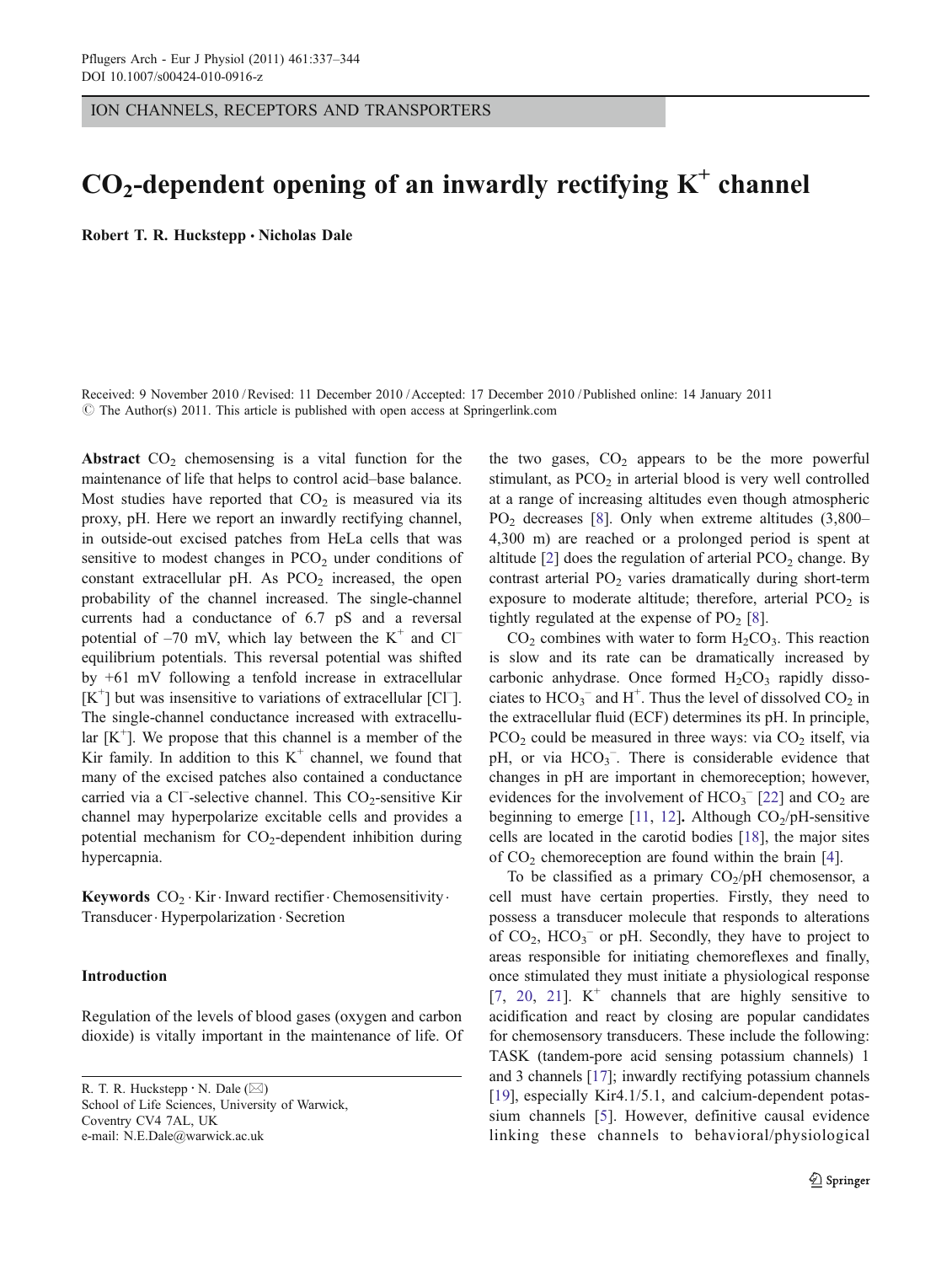<span id="page-2-0"></span>responses to changes in  $PCO<sub>2</sub>$  has not yet been achieved. Acid-sensitive cation channels (ASICs) also play a role in at least some  $CO<sub>2</sub>$ -dependent processes [\[34](#page-8-0)].

By contrast, there are very few examples of, or putative mechanisms for, direct sensing of  $CO<sub>2</sub>$  [[11,](#page-7-0) [12](#page-7-0), [35](#page-8-0)]. Here we describe a  $K^+$  channel in HeLa cells that appears to open in a  $CO<sub>2</sub>$ -sensitive manner. If present in neurons this channel would mediate  $CO<sub>2</sub>$ -dependent hyperpolarization and decreased neuronal firing. Though less attention has been paid to inhibitory processes triggered by increases in  $PCO<sub>2</sub>$ , neurons that are inhibited by  $CO<sub>2</sub>$  may be as important as those excited by it [\[20](#page-8-0)]. Alternatively, in peripheral tissue this could lead to increased secretion from acinar cells of the major glands.

## Methods

# Cell culture

HeLa cells (either wild type or Cx26 expressing) were maintained in Dulbecco's modified Eagle's medium (DMEM) with the following supplements: 1 mM glutamine (Melford Labs, Suffolk, UK), 10% foetal calf serum (Invitrogen, PaisleyUK), and penicillin/streptomycin (Sigma, St. Louis, MO, USA) at 10 U/ml and 10 μg respectively. In addition, the Cx26 cells were under selective pressure with puromycin (Sigma) at 1 μg/ml. All cells were grown at 37°C in a humidified 95%  $O_2/5\%$  CO<sub>2</sub> incubator. For patch clamp recordings, the cells were plated out on glass coverslips in six-well plates at  $2 \times 10^6$  cells/well and used within 3 days from plating.

## Patch clamp recordings

Coverslips containing non-confluent cells were placed into a perfusion chamber at 28°C in sterile filtered control artificial cerebrospinal fluid (aCSF): Standard patch clamp techniques were used to pull outside-out isolated membrane patches. Whole cell patch pipettes were pulled on a Flaming–Brown horizontal puller, Sylgard coated, fire polished, and filled with an intracellular solution: K-gluconate 120 mM,  $CsCl<sub>2</sub>$  10 mM, TEACl 10 mM, EGTA 10 mM, ATP 3 mM,  $MgCl<sub>2</sub>$  1 mM,  $CaCl<sub>2</sub>$  1 mM, sterile filtered, pH adjusted to 7.2 with KOH. After briefly attaining a whole cell recording, isolated patches of the outside-out configuration were excised. To examine the effect of  $PCO<sub>2</sub>$  on channel gating, patches were routinely held at  $+10$  mV. The properties of the  $CO<sub>2</sub>$ -sensitive single-channel current were assessed by taking the patch through a series of 10 mV steps from either +20 or +50 mV to  $-70$  mV in aCSF with a PCO<sub>2</sub> of 70 mmHg.

An Axopatch 200B amplifier was used (usually in capacitive feedback mode) to record from the membrane patches. The data were low-pass filtered by the amplifier with a cut-off of 2 kHz. The data were sampled by a DT3010 A/D board at 20 kHz. Proprietary software was used to control the experiments and perform offline analysis. For analysis and measurements, the current records were filtered with a Gaussian filter at 0.5 or 0.8 kHz. The reset transients from the feedback capacitor were excluded from analysis (by choosing portions of current records between these transients) and removed from the illustrations in the paper.

Recording solutions

Control aCSF 124 mM NaCl, 3 mM KCl, 1 mM CaCl<sub>2</sub>, 26 mM NaHCO<sub>3</sub>, 1.25 mM NaH<sub>2</sub>PO<sub>4</sub>, 1 mM MgSO<sub>4</sub>, 10 mM D-glucose saturated with 95%  $O_2/5\%$  CO<sub>2</sub>, pH 7.5,  $PCO<sub>2</sub>$  35 mmHg.

PCO2 70 mmHg aCSF 70 mM NaCl, 3 mM KCl, 1 mM CaCl<sub>2</sub>, 80 mM NaHCO<sub>3</sub>, 1.25 mM NaH<sub>2</sub>PO<sub>4</sub>, 1 mM MgSO4, 10 mM D-glucose, saturated with approximately 12%  $CO<sub>2</sub>$  (with the balance being  $O<sub>2</sub>$ ) to give a pH of 7.5 and a  $PCO<sub>2</sub>$  of 70 mmHg.

PCO<sub>2</sub> 55 mmHg aCSF 100 mM NaCl, 3 mM KCl, 1 mM CaCl<sub>2</sub>, 50 mM NaHCO<sub>3</sub>, 1.25 mM NaH<sub>2</sub>PO<sub>4</sub>, 1 mM MgSO4, 10 mM D-glucose, saturated with approximately 9%  $CO<sub>2</sub>$  (with the balance being  $O<sub>2</sub>$ ) to give a pH of 7.5 and a  $PCO<sub>2</sub>$  of 55 mmHg respectively.

PCO<sub>2</sub> 20 mmHg aCSF 140 mM NaCl, 3 mM KCl, 1 mM CaCl<sub>2</sub>, 10 mM NaHCO<sub>3</sub>, 1.25 mM NaH<sub>2</sub>PO<sub>4</sub>, 1 mM MgSO4, 10 mM D-glucose, saturated with approximately  $2\%$  CO<sub>2</sub> (with the balance being O<sub>2</sub>) to give a pH of 7.5 and a  $PCO<sub>2</sub>$  of 20 mmHg.

The level of  $PCO<sub>2</sub>$  was adjusted (by varying the proportion of  $CO<sub>2</sub>$  in the bubbling mixture) so that all solutions had a pH of 7.5. The level of  $PCO<sub>2</sub>$  in these solutions was determined by measurement with a blood gas analyzer [[12\]](#page-7-0).

Ion substitution experiments

To test the nature of the permeant ion, we substituted either  $Cl^-$  or  $K^+$ . For  $Cl^-$  substitution, we used a modified aCSF with Na-gluconate: 10 mM NaCl, 114 mM Na-gluconate, 26 mM NaHCO<sub>3</sub>, 1.25 mM NaH<sub>2</sub>PO<sub>4</sub>, 3 mM KCl, 1 mM MgSO<sub>4</sub>, 1 mM CaCl<sub>2</sub>, and 10 mM D-glucose, equilibrated with 5%  $CO<sub>2</sub>/95% O<sub>2</sub>$ .

The patches were also exposed to an isohydric hypercapnic stimulus under conditions of lowered Cl– concen-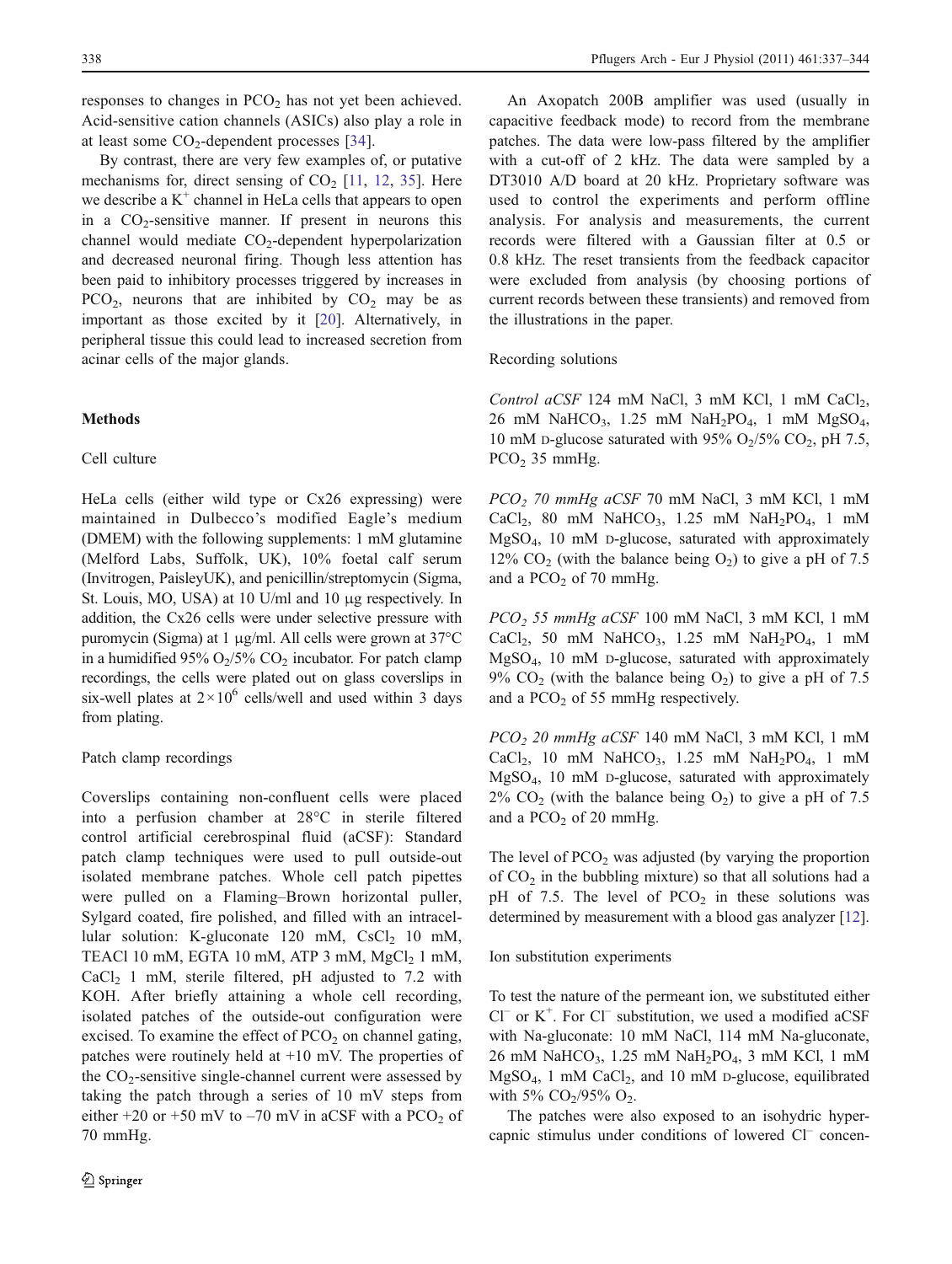trations: 10 mM NaCl, 70 mM Na-gluconate, 80 mM NaHCO<sub>3</sub>, 1.25 mM NaH<sub>2</sub>PO<sub>4</sub>, 3 mM KCl, 1 mM MgSO<sub>4</sub>, 1 mM CaCl<sub>2</sub>, and 10 mM D-glucose, equilibrated with  $12\%$  $CO<sub>2</sub>/88% O<sub>2</sub>$ .

To change  $K^+$ , we used a modified aCSF of the following composition: 97 mM NaCl, 26 mM NaHCO<sub>3</sub>, 1.25 mM  $NaH<sub>2</sub>PO<sub>4</sub>$ , 30 mM KCl, 1 mM  $MgSO<sub>4</sub>$ , 1 mM CaCl<sub>2</sub>, and 10 mM D-glucose, equilibrated with  $95\%O_2$ ,  $5\%$  CO<sub>2</sub>. Patches were exposed to an isohydric hypercapnic solution with elevated  $K^+$  concentrations: 43 mM NaCl, 80 mM NaHCO<sub>3</sub>, 1.25 mM NaH<sub>2</sub>PO<sub>4</sub>, 30 mM KCl, 1 mM MgSO<sub>4</sub>, 1 mM CaCl<sub>2</sub>, and 10 mM D-glucose, equilibrated with  $12\%$  $CO<sub>2</sub>/88% O<sub>2</sub>.$ 

### Data analysis and statistics

To analyze how the single-channel current varied with transmembrane voltage and ionic conditions, a sum of Gaussian distributions was fitted (by a least-squares method) to an all-points histogram of channel activity at each transmembrane potential. The current amplitude of the unitary single-channel openings was estimated from these fits (mean of single-channel current minus mean of the noise). The single-channel conductance and reversal potentials were estimated by fitting lines to the linear portion of the current– voltage relation. Expected equilibrium potentials were calculated from the Nernst equation based on the composition of the solutions used in the patch pipette and bathing medium.

To analyze the effect of  $PCO<sub>2</sub>$  on channel gating, the open probability of the channel was estimated from allpoints histograms. The area under the curve corresponding to single-channel or multiple-channel openings was obtained from a sum of up to four Gaussian distributions fitted to these histograms by a least-squares method. The area under the Gaussians that corresponded to 1, 2, or 3 simultaneous channel opening was expressed as a proportion of the total area under the entire curve. The veracity of the fitting procedure was additionally checked by comparing the total area from the all-points histogram (sum of the bins) and the area under the fitted Gaussians (from the integral); these values differed by no more than 2%.

To measure channel open times and fit exponential distributions, the data files were imported into WinEDR (written by John Dempster, University of Strathclyde) for analysis. Channel openings were detected via a threshold set at 50% of amplitude of the single-channel current. Careful selection of stretches of data ensured that there were very few multiple-channel openings included in the analysis. To facilitate parameter estimation, the data were then plotted as a histogram with logarithmically increasing bin widths with 16 bins per decade [\[26](#page-8-0)].

Unless otherwise noted, the values are given as mean $\pm$ SEM and *n* values refer to the number of patches.

#### Results

A small conductance channel is sensitive to alterations in  $CO<sub>2</sub>$ 

In the course of studying the  $CO<sub>2</sub>$  sensitivity of connexins [\[11](#page-7-0)], we observed a small conductance channel in excised outside-out patches drawn from HeLa cells that exhibited sensitivity to changes in  $PCO<sub>2</sub>$ —the frequency of channel openings rapidly increased as the level of  $PCO<sub>2</sub>$  increased (Fig. [1a, b](#page-4-0)). As extracellular pH was kept constant while PCO<sub>2</sub> was changed (see "[Methods](#page-2-0)"), the change in channel gating was unlikely to be due to alterations of extracellular pH. Equally changes in pH on the intracellular face of the membrane are also unlikely under this recording configuration as the excised patch has a very small membrane surface area, and it is improbable that  $CO<sub>2</sub>$  would be able to diffuse through the membrane patch at a sufficient rate to rapidly alter the pH of the patch recording solution and hence channel gating. The  $CO<sub>2</sub>$ -dependent opening of the channel is thus most likely due to the direct effects of  $CO<sub>2</sub>$ on the channel.

Increasing  $PCO<sub>2</sub>$  from its control value (35 mmHg) to 55 or 70 mmHg caused a progressively bigger increase in the frequency of channel openings such that multiple overlapping channel openings could readily be seen at these higher levels of PCO<sub>2</sub> (Fig. [1a](#page-4-0)–c). A reduction of PCO<sub>2</sub> to 20 mmHg resulted in a decrease in the frequency of channel openings (Fig. [1a](#page-4-0)–c).

To quantify these effects we estimated the open probability  $(P_0)$  of the channel at different levels of  $PCO_2$ (see "[Methods](#page-2-0)"). Our analysis showed that  $P_0$  increased with  $PCO<sub>2</sub>$  and could be fitted by the Hill equation assuming a Hill coefficient of 2 and a half-maximal activation of the channel at a  $PCO<sub>2</sub>$  of 45 mmHg (Fig. [1d](#page-4-0)).

## Channel open time distribution

We examined the distribution of channel open times at different levels of  $PCO<sub>2</sub>$ . Under control conditions  $(PCO<sub>2</sub>)$ 35 mmHg), this distribution could be fitted by either one or the sum of two exponential distributions. This demonstrated a main open state with a mean open time of  $2.1 \pm 0.5$  ms  $(n=5)$ . However in two of these cases, fitting a second distribution with a longer mean time constant gave a statistically significantly better fit (Fig. [2](#page-5-0)). We noticed that the prevalence of these longer time openings increased at higher levels of PCO<sub>2</sub>. In one case, it was possible to measure the mean open times at all four levels of  $PCO<sub>2</sub>$ (Fig. [2;](#page-5-0) Table [1](#page-5-0)). We found that while the short and long mean open times did not vary significantly at different levels of  $PCO<sub>2</sub>$ , the amplitude of the distribution with the longer mean open time scaled with  $PCO<sub>2</sub>$  (Table [1\)](#page-5-0). This analysis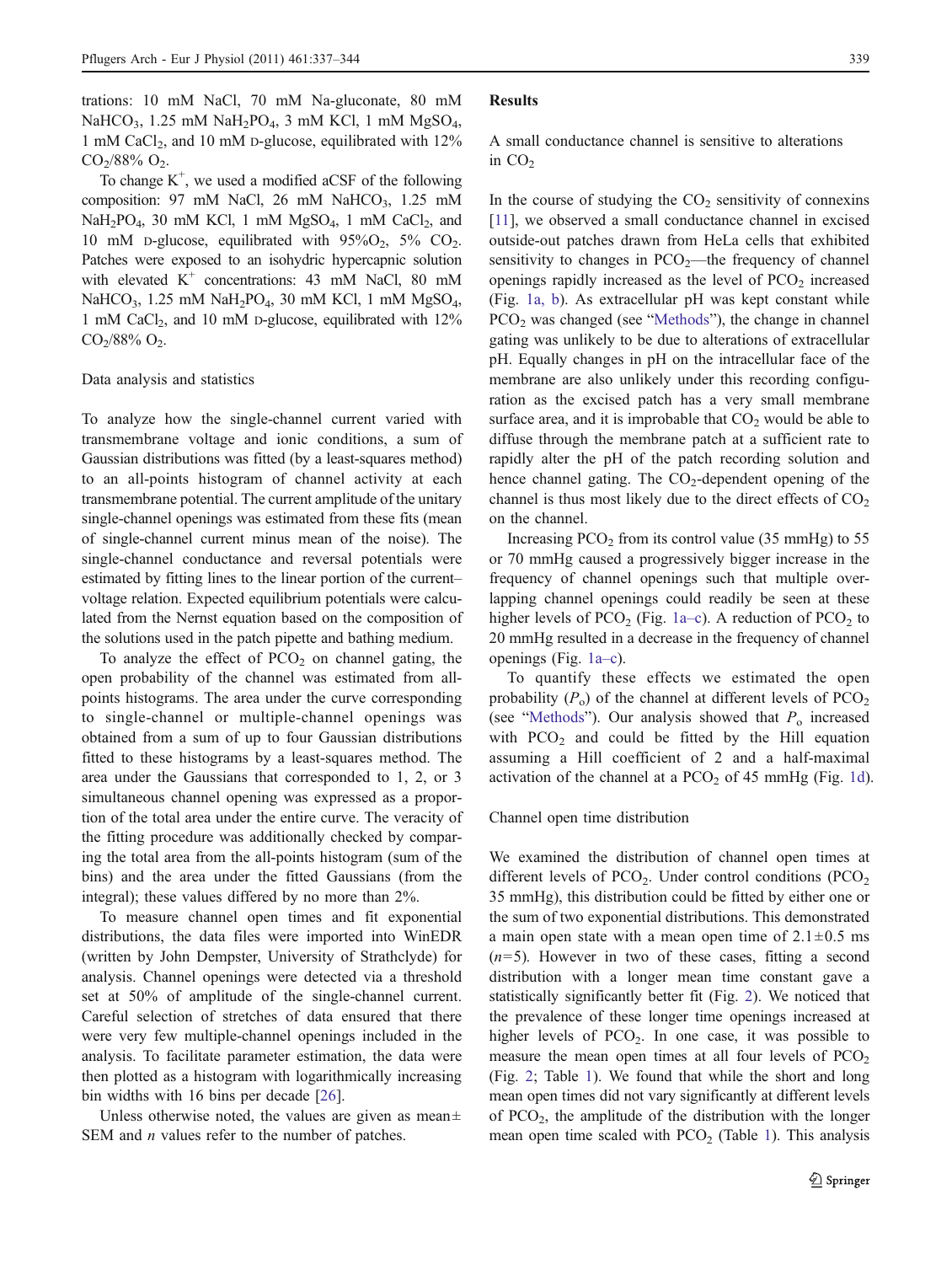<span id="page-4-0"></span>

Fig. 1 Increasing  $PCO<sub>2</sub>$  increases open probability of a small conductance channel. a Continuous record of the effects of different CO2 concentrations on channel gating in outside-out patches from HeLa cells. Note that the effect of changing  $PCO<sub>2</sub>$  from the control level of 35 mmHg to the levels marked on the black bars on channel gating was rapid. Isolated patch was held at +10 mV. b Expanded traces from a demonstrating the gating of the channels in the patch.

Dotted lines represent different levels of channel openings, and multiple openings are only seen at the higher levels of  $PCO<sub>2</sub>$ . c Allpoints histograms obtained from the data in b and fitted with sums of Gaussian distributions to estimate  $P_0$ . d Plot of  $P_0$  vs PCO<sub>2</sub> (n=5 for each point; bars are SEMs). Continuous line is drawn to the Hill equation,  $P_0 = 1/(1 + (45/PCO_2)^2)$ 

suggests that increased levels of  $CO<sub>2</sub>$  may increase  $P<sub>o</sub>$  by promoting entry into a second open state that has a longer mean open time (measured over all levels of  $PCO<sub>2</sub>$ ,  $7.0\pm$ 1.0 ms,  $n=3$ ).

The current–voltage relationship of the single-channel currents

We examined how the single-channel currents altered with voltage (Fig. [3a\)](#page-6-0). The single-channel current exhibited inward rectification (Fig. [3b](#page-6-0)). The conductance of the channel was  $6.7 \pm 0.5$  pS (calculated from the linear portion of the  $I-V$  relation,  $n=4$ , Fig. [3b\)](#page-6-0) and the single-channel

currents reversed at –70 mV (Fig. [3a, b\)](#page-6-0). This reversal potential lay between the  $K^+$  and  $Cl^-$  equilibrium potentials calculated to be –93 mV and –20 mV, respectively. Interestingly  $P_0$  showed little variation at different potentials (Fig. [3c](#page-6-0)).

We tested the nature of the permeant ion by altering extracellular  $K^+$  concentration. A tenfold increase in  $K^+$ concentrations moved the reversal potential to  $-9$  mV (Fig. [3a, b\)](#page-6-0). This shift in reversal potential was similar to that predicted by the Nernst equation, suggesting that this channel has high selectivity for  $K^+$ . Interestingly, in the presence of elevated extracellular  $K^+$ , the single-channel conductance increased to  $11.5 \pm 0.5$  pS (calculated from the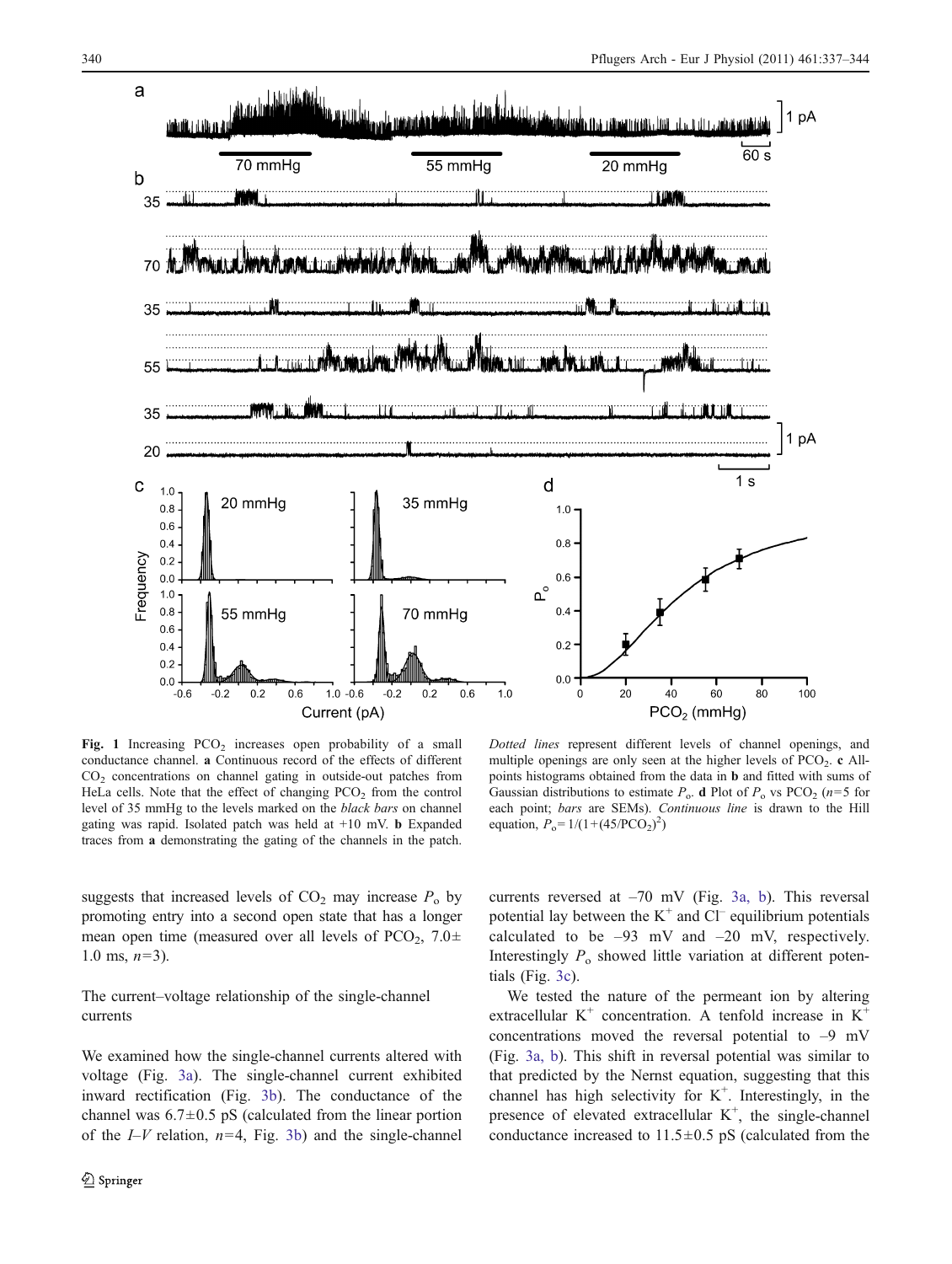<span id="page-5-0"></span>

Fig. 2 Channel open time distributions recorded at different levels of PCO<sub>2</sub>. Analysis of raw data from Fig. [1](#page-4-0). The *solid line* is the combined fit of two exponential distributions, each shown separately as grey dashed lines. At each level of  $PCO<sub>2</sub>$ , the fitting of two exponential distributions gave a statistically significantly better fit than a single exponential ( $P<0.02$ ,  $F$  test). The effects of 55 and 70 mmHg on channel open times are probably underestimated as these were taken from stretches of data early in the application of the elevated  $PCO<sub>2</sub>$  to minimize the occurrence of multiple-channel openings

linear portion of the  $I-V$  relation,  $n=4$ , Fig. [3b\)](#page-6-0). The dependence of the single-channel conductance on extracellular [K<sup>+</sup>] is characteristic of Kir channels.

A tenfold reduction of external chloride had no effect on the reversal potential  $(-70 \text{ mV}, n=3)$ , the single-channel

**Table 1** Dependence of mean open time on  $PCO<sub>2</sub>$ . Fitting parameters from analysis in Fig. 2. At all levels of  $PCO<sub>2</sub>$  channel open time distributions were best fitted by a sum of two exponential distributions:  $A_1 \exp(-t/\tau_1) + A_2 \exp(-t/\tau_2)$ . The amplitude of the distribution with the longer mean open time  $(A_2)$  increased with PCO<sub>2</sub>, suggesting that entry into this state was enhanced by  $CO<sub>2</sub>$ . All numbers are given as mean±standard deviation (this latter value being associated with the accuracy of the fitting procedure)

| $PCO2$ (mmHg) | $\tau_1$ (ms) | $\tau_2$ (ms) | $A_2$ (%)   |
|---------------|---------------|---------------|-------------|
| 20            | $2.4 \pm 0.5$ | $8.0 \pm 4.1$ | $30\pm 20$  |
| 35            | $2.4 \pm 0.5$ | $6.8 \pm 1.3$ | $53 \pm 16$ |
| 55            | $2.7 \pm 0.7$ | $6.9 \pm 1.2$ | $61 \pm 20$ |
| 70            | $1.8 \pm 0.7$ | $6.1 \pm 0.9$ | $77 \pm 16$ |
|               |               |               |             |

inward rectification or conductance (Fig. [4a](#page-6-0)). However, we found that this reduction of the concentration of extracellular Cl<sup>-</sup> often lowered the holding current and reduced basal noise levels (Fig. [4b](#page-6-0)). Thus, there appeared to be a persistent Cl– current carried by a channel closely located to the  $K^+$  channel, which can obscure the gating of the  $K^+$ channel.

## Discussion

Channels of the Kir family exhibit varying degrees of inward rectification show a single-channel conductance that varies with extracellular  $K^+$  concentration and are not blocked by TEA [[9\]](#page-7-0). As these are all features of the channel that we have described, the  $CO_2$ -sensitive channel is most probably an exemplar of the Kir family some of which, for example Kir1.1, exhibit only relatively weak inward rectification [\[29](#page-8-0)].

The sensitivity of  $K^+$  channels to fluctuations in pH is widespread and has received much attention with respect to possible physiological functions in chemosensing [[6,](#page-7-0) [16,](#page-8-0) [17](#page-8-0), [30\]](#page-8-0). Several members of the Kir family are sensitive to pH and acidification causes these channels to close hence giving depolarization. Some of these channels, especially Kir4.1 and 5.1, are favored candidates to participate in chemosensing [\[13](#page-7-0), [31](#page-8-0), [32\]](#page-8-0). However, other Kir channels (notably Kir1.1) are also present in both the carotid body and in areas of the medulla oblongata that participate in chemosensing [[25,](#page-8-0) [31\]](#page-8-0). Interestingly, the Kir channel that we have described *opens* with increases in  $PCO<sub>2</sub>$ . Increasing levels of  $PCO<sub>2</sub>$  under physiological conditions would normally cause both extracellular and intracellular acidification. The net effect of a combined change in pH and  $PCO<sub>2</sub>$  (the more usual physiological circumstance) on this variant of the Kir family would therefore depend upon its relative sensitivity to changes in  $pH$  versus changes in  $PCO<sub>2</sub>$ . Different members of the Kir family are distinguishable on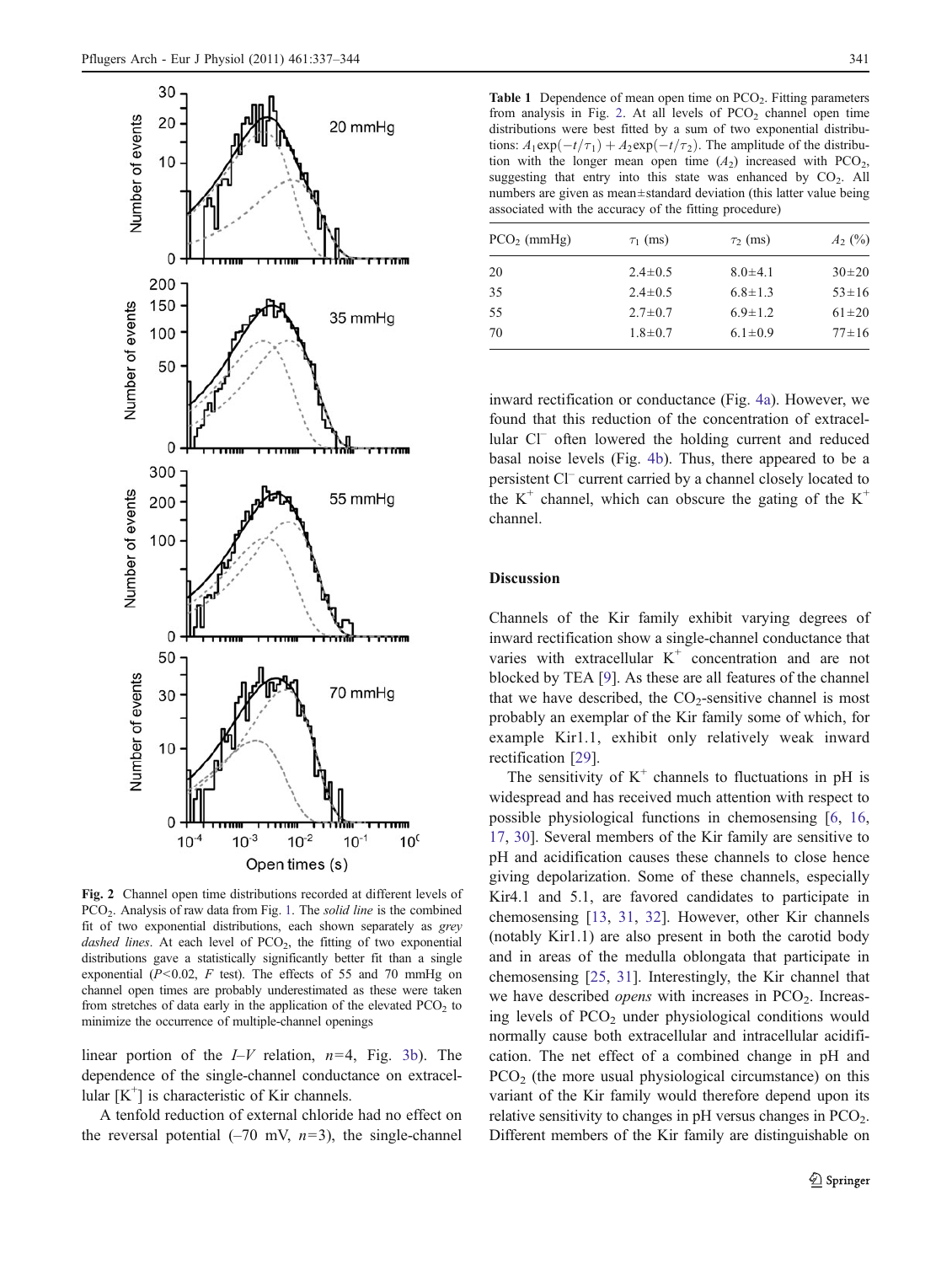<span id="page-6-0"></span>Fig. 3 Current–voltage characteristics and permeability of the  $CO<sub>2</sub>$ -sensitive channel. a Single-channel gating in outside-out excised patches during a series of 10 mV steps from  $+20$  mV to  $-70$  mV (left to right) in control 3 and 30 mM  $K^+$  aCSF at a PCO<sub>2</sub> of 70 mmHg. b Current–voltage plots of the single-channel currents in 3 mM  $K^+(n=4)$  and 30 mM K<sup>+</sup>  $(n=4)$  aCSF. The reversal potential changed from  $-70$  mV to  $-9$  mV and the slope conductance of the channel was increased by elevating extracellular K<sup>+</sup>. c Plot of the open probability  $(P_0)$  against membrane potential for three excised patches, measured in 30 mM  $K^+$  aCSF.  $P_0$ exhibited no voltage dependence. Bars are SEMs



the basis of their pH sensitivity, for example Kir1.1 is insensitive to extracellular pH and requires intracellular acidification for closure [[33\]](#page-8-0). However, it remains unknown whether an increase in  $PCO<sub>2</sub>$  at constant intracellular pH will enhance current through Kir1.1 [\[33](#page-8-0)]. A common consensus

Fig. 4 Colocalization of Cland  $K^+$  channels in excised patches. a Current–voltage relationship of single-channel currents recorded an outside-out patch in the presence of 15 mM  $Cl^-$  in the medium at a PCO<sub>2</sub> of 70 mmHg. The holding potential was changed from +40 to – 70 mV in 10-mV steps (left to right). The inset shows the summary graph comparing the  $I-V$  relations for control  $(n=7, 1)$ black squares) and lowered  $Cl^{-}$  (open circles,  $n=3$ ). Bars are SEMs. b A continuous current record from the patch before and during the application of low Cl– aCSF. Portions of the record in control aCSF  $(i)$  and low  $Cl^-$  aCSF (ii) are shown below. Note that the reduction of extracellular Cl<sup>–</sup> ions reduces both the holding current and basal noise. Outside-out patch held at +10 mV

is that alterations in  $PCO<sub>2</sub>$  levels are sensed through consequent changes in either extracellular or intracellular pH. This is partly because until now there have been few mechanisms proposed by which  $CO<sub>2</sub>$  could be detected directly. However, we have recently shown that  $CO<sub>2</sub>$  can

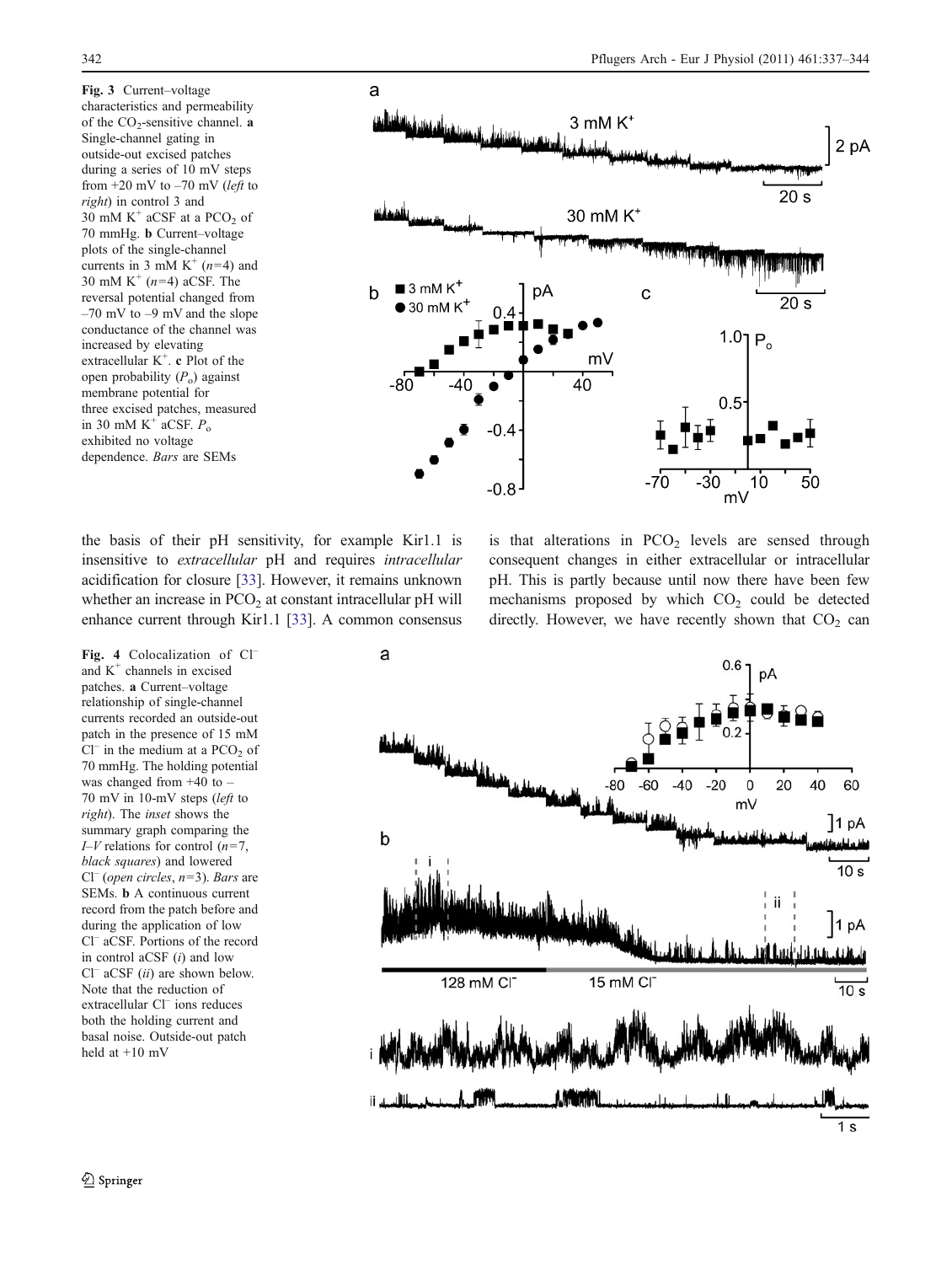<span id="page-7-0"></span>interact directly with connexins [11, 12] causing them to open and release ATP. Our present results suggest that at least one member of the Kir family also exhibits direct sensitivity to  $CO<sub>2</sub>$ . Interestingly although Kir channels are tetrameric, the relationship of  $P_0$  versus PCO<sub>2</sub> can be fitted with a Hill coefficient of 2 possibly indicating that only two molecules of  $CO<sub>2</sub>$  need to bind to the channel to enhance opening. Our finding that elevated levels of  $PCO<sub>2</sub>$  increase the occurrence of a second open state with a longer mean open time could imply that binding of  $CO<sub>2</sub>$  to the channel promotes entry into this second open state.

How the  $K^+$  channel reported here might fit into a physiological system would depend on where it is expressed. In non-excitable cells of secretory tissues, opening of  $K^+$  channels and consequent  $K^+$  efflux causes secretion in exocrine glands; thus most secretions have elevated K<sup>+</sup>. CO<sub>2</sub>-dependent secretion involving a K<sup>+</sup> channel has been found in tissue slices of the parotid gland, though this appears to be due to the stimulation of a second messenger [[28\]](#page-8-0) such as soluble adenylate cyclase [3, [35\]](#page-8-0). In pancreatic acinar cells, a low conductance (17 pS at symmetrical  $K^+$  concentrations) inwardly rectifying TEAinsensitive channel has been described [\[23](#page-8-0), [24](#page-8-0)].

We commonly found that a Cl<sup>–</sup> current was also present in the excised patches along with the  $K^+$  channel. There is a precedent for Kir channels, notably Kir1.1, being localized with the CFTR Cl<sup>–</sup> channel in the apical membrane of cells in the thick ascending limb of the loop of Henlé in the kidney [9]. In many secretory systems,  $Cl^-$  and  $K^+$  channels colocalize to ensure that  $K^+$  efflux from the cell is accompanied by chloride extrusion into the extracellular space [[27\]](#page-8-0). Secretory cells such as parotid acinar cells express several chloride ion channels, which control extrusion and re-uptake of chloride ions from the cell [\[15](#page-8-0)].

Kir channels in the central nervous system help to control the resting potential. In all cases, so far reported Kir channels close in response to acidification, thus giving pH-dependent depolarization. The surprising implication of our results is that increasing  $CO<sub>2</sub>$  would cause the opening of this particular Kir channel and hence lead to hyperpolarization. This could therefore be a mechanism that contributes to inhibitory processes occurring during hypercapnia. Such processes have been described. For example, slowly adapting pulmonary stretch receptors (SARs) are inhibited during hypercapnia by the activation of a TEA-insensitive potassium channel [\[14](#page-8-0)]. This inhibition has been previously attributed to alterations in extracellular pH as acetazolamide, a carbonic anhydrase inhibitor, significantly altered the response of SARs to  $CO<sub>2</sub>$  [[14\]](#page-8-0). Interestingly Kir channels, including Kir1.1, have been described in the NTS, an area where the SARs terminate onto their second-order cells [[32\]](#page-8-0). Alternatively, this channel may play a role in the hyperpolarization of GABAergic and glycinergic neurons, which

would lead to disinhibition of neural networks. Disinhibition occurs frequently in the cardiorespiratory network during hypercapnia [10]; it leads to a loss of glycinergic inputs in the cardioinhibitory vagal neurons and inspiratory-related GABAergic inputs [10]. These GABAergic inputs may come from the raphé magnus [1]. Were this channel expressed on these neurons, an increase in  $CO<sub>2</sub>$  would inhibit them and remove the GABAergic input into the pre-Bötzinger, leading to an increase in respiration.

Acknowledgments We thank the Medical Research Council and Biotechnology and Biological Sciences Research Council for support.

Open Access This article is distributed under the terms of the Creative Commons Attribution Noncommercial License which permits any noncommercial use, distribution, and reproduction in any medium, provided the original author(s) and source are credited.

#### References

- 1. Cao Y, Fujito Y, Matsuyama K, Aoki M (2006) Effects of electrical stimulation of the medullary raphé nuclei on respiratory movement in rats. J Comp Physiol 192:497–505
- 2. Catron TF, Powell FL, West JB (2006) A strategy for determining arterial blood gases on the summit of Mt. Everest. BioMed Central Physiol 6:1–6
- 3. Chen Y, Cann MJ, Litvin TN, Lourgenko V, Sinclair ML, Levin LR, Buck J (2000) Soluble adenylyl cyclase as an evoultionary conserved bicarbonate sensor. Science 289:625–627
- 4. Feldman JL, Mitchell GS, Nattie EE (2003) Breathing: rhythmicity, plasticity, chemosensitivity. Annu Rev Neurosci 26:239–266
- 5. Filosa JA, Putnam RW (2003) Multiple targets of chemosensitive signaling in locus coeruleus neurons: role of  $K^+$  and  $Ca^{2+}$ channels. Am J Physiol Cell Physiol 53:C145–C155
- 6. Guyenet PG (2008) The 2008 Carl Ludwig lecture: retrotrapezoid nucleus, CO<sub>2</sub> homeostasis, and breathing automaticity. J Appl Physiol 105:404–416
- 7. Guyenet PG, Stornetta RL, Bayliss DA, Mulkey DK (2005) Retrotrapezoid nucleus: a litmus test for the identification of central chemoreceptors. Exp Physiol 90:247–257
- 8. Haldane JS, Priestley JG (1905) The regulation of lung ventillation. J Physiol 32:225–266
- 9. Hibino H, Inanobe A, Furutani K, Murakami S, Findlay I, Kurachi Y (2010) Inwardly rectifying potassium channels: their structure, function, and physiological roles. Physiol Rev 90:291–366
- 10. Huang Z-G, Griffioen KJS, Wang X, Dergacheva O, Kamendi H, Gorini C, Bouairi E, Mendelowitz D (2006) Differential control of central cardiorespiratory interactions by hypercapnia and the effect of prenatal nicotine. J Neurosci 26:21–29
- 11. Huckstepp RTR, Eason R, Sachdev A, Dale N (2010) CO<sub>2</sub>dependent opening of connexin 26 and related β connexins. J Physiol 588:3921–3931
- 12. Huckstepp RTR, Id Bihi R, Eason R, Spyer KM, Dicke N, Willecke K, Marina N, Gourine AV, Dale N (2010) Connexin hemichannel-mediated CO<sub>2</sub>-dependent release of ATP in the medulla oblongata contributes to central respiratory chemosensitivity. J Physiol 588:3901–3920
- 13. Jiang C, Xu H, Cui N, Wu J (2001) An alternative approach to the identification of respiratory central chemoreceptors in the brainstem. Respir Physiol 129:141–157